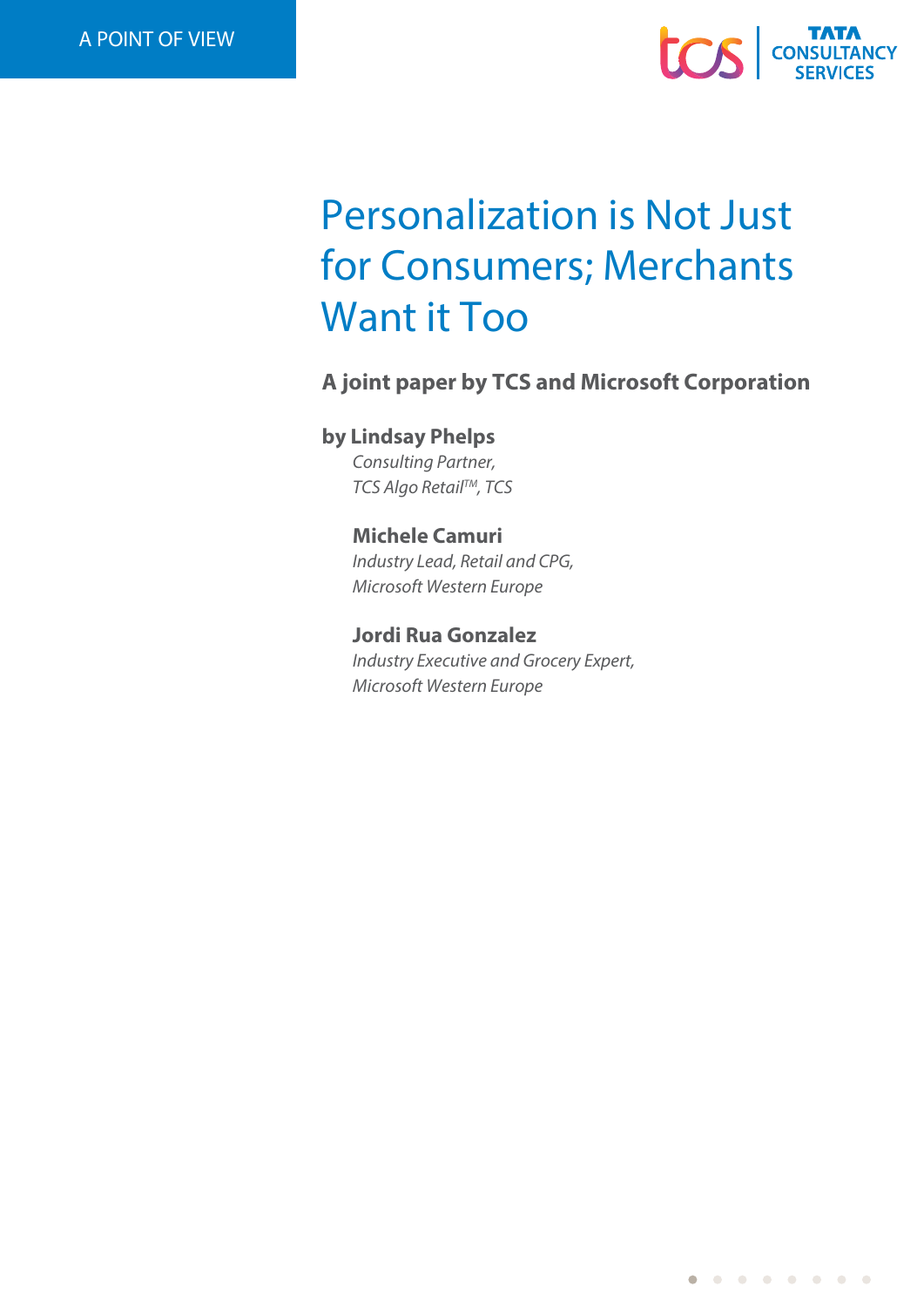



**"Having consumers in the driving seat is another big challenge."**

**Shelley Bransten** *Corporate Vice President, Microsoft*

## The Complicated World of the Merchants

The merchant role has become increasingly complex in the last decade. With increasing competitive and financial pressures, it has become imperative for retailers to differentiate themselves through personalized approaches and strategies, and to offer curated shopping experiences that are tailored to shoppers' needs. To achieve this type of personalization, merchants must put data at the heart of their strategies. Grocery retailers are supreme examples having troves of data. Given the propensity for a customer to make multiple trips to the store and e-commerce sites for their daily or monthly needs, grocery merchants are privy to a lot of transactional data and digital footprints that customers leave behind. Right now, despite the abundance of data, retailers are only able to generate transactional reports. The challenge is to determine how to lure customers with compelling offers and new propositions like subscriptions, and to encourage buying across different grocery segments. There are added complexities too. What goes into the customer's grocery basket is determined not just by individual preferences but by that of an entire household.

As Shelley Bransten, Corporate Vice President at Microsoft, says, "Having consumers in the driving seat is a big challenge. It requires understanding and moving at the right pace to meet the consumer of the future, and really getting to grips with where those consumers are going and what they expect. The next generation of consumers expect personalization at an unprecedented scale. Tastes and preferences are no longer declared but learned in real time through the 'digital exhaust' they create as they navigate their virtual and physical worlds. That's going to put massive pressure on retailers and the technology they have in place today."

As consumers increasingly adopt omnichannel shopping, merchants must weave in the context and shopper intent, as well as extend personalization to stores. This requires dynamic and integrated decision making across the value chain, factoring thousands of internal and external factors. Algorithmic retail is a paradigm shift in how retailers do business. By seamlessly integrating data across the retail value chain, they can unlock exponential value from retailers' growing data assets by automating basic processes and adding intelligence to decision making processes across many functions and areas of the business, allowing key stakeholders to focus on top-level strategy. The real value of algorithmic retail can be derived when these capabilities coexist in harmony with humans, significantly amplifying and augmenting human ingenuity.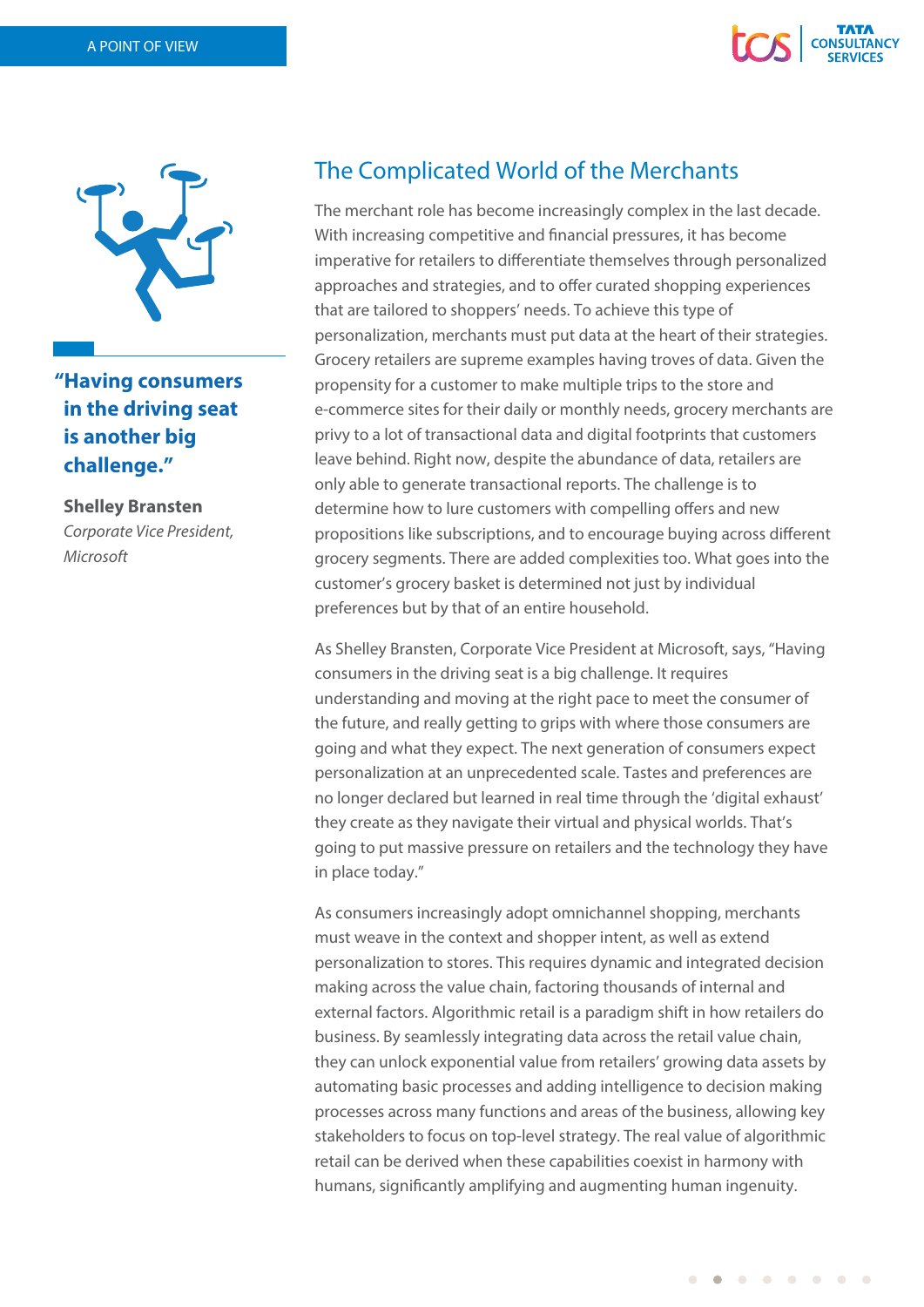



## **"'Intelligent cloud' will be a strong catalyst powering integrated, strategic decisions."**

**Siva Ganesan** *Global Head, Microsoft Business Unit, TCS*



# The Opportunities Offered by the Digital Merchant

"What merchants lack is a comprehensive AI-powered, cloud-enabled platform that can help them analyze customers' buying behavior and patterns that emerge from repeat purchases across channels and drive better customer-centric strategies. 'Intelligent cloud' will be a strong catalyst powering integrated, strategic decisions," says Siva Ganesan, Global Head, Microsoft Business Unit at TCS.

The digital merchant is a concept that many retailers are pursuing these days. They want a cockpit view of their operations that is data driven to help merchants drive real-time decisions across the value chain. For example, if a retailer decides to run a long-term promotion on the cheese category, what is going to be the implication on the facings required for each item to support the increased unit movement? How do these increased facings roll up to the total space required for cheese? How will it impact the performance of the overall dairy category? Will it be necessary to pull space away from other categories and make room? When the promotion finally ends, what should the regular price be?

To effectively actualize this concept, we need to deliver the promise of the digital feedback loop. It is the capability to connect data from different parts of the organization for cost savings or from a top-line perspective across each business area. In the cheese example, a retailer would need a strong foundation in price optimization, competitive pricing insights, assortment optimization, and potentially space optimization in order to deliver.

### **Price, Promotion, and Markdown Optimization**

Pricing has long been determined by a series of rule sets, often managed in Excel. These rules rely on very large sets of data including customer data, performance/transactional data, store location/zone, and elasticities. Therefore, harnessing these successfully to optimize pricing is beyond the capability of spreadsheets. True price optimization allows retailers to balance all the complexities of price setting and maintain control over margins over their pricing strategy, and if done well, their customers' price perception.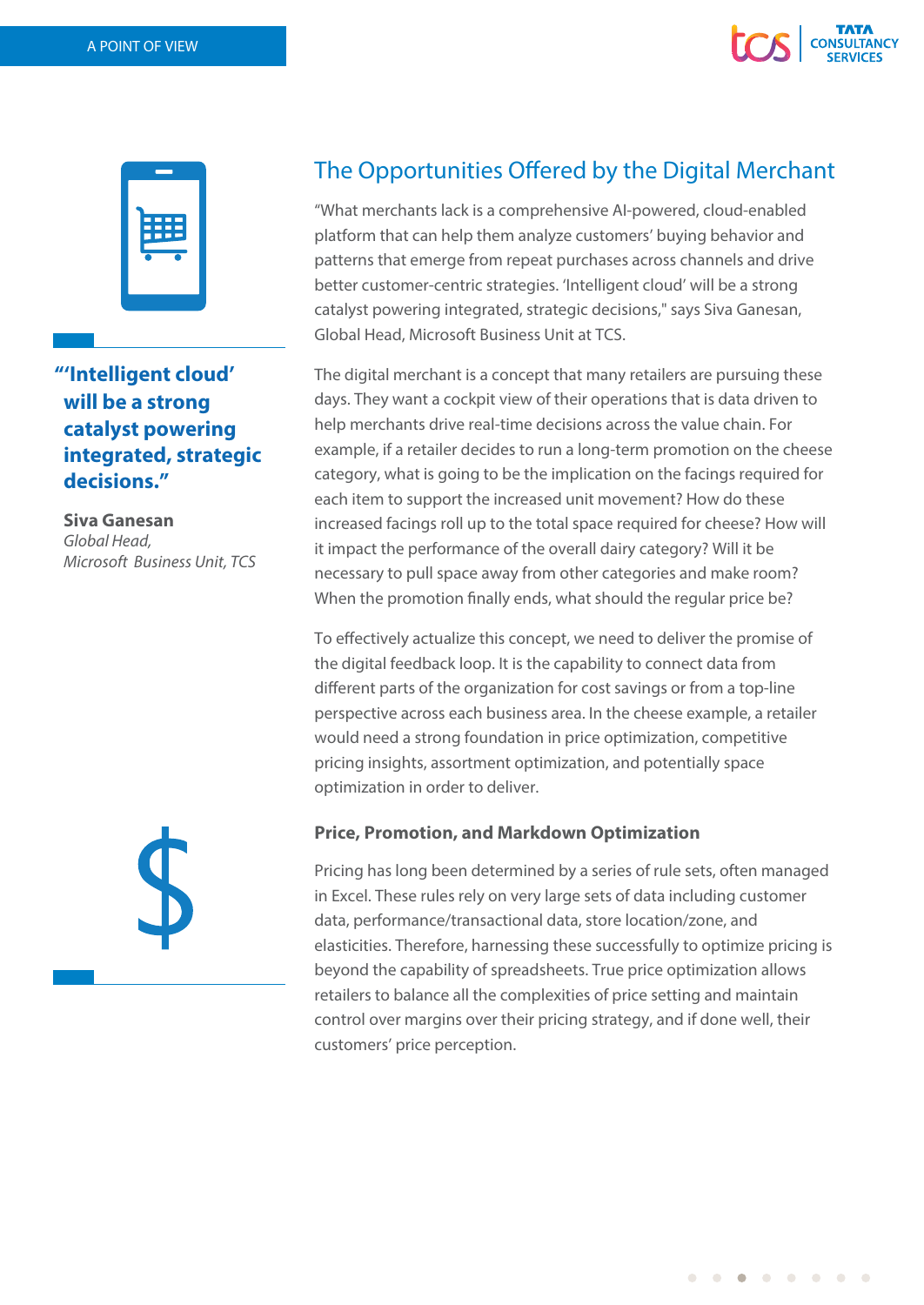

Related areas to price optimization are the promotional and markdown optimization functions. Many retailers still use manual tools and processes to track these tasks. One of the problems at the heart of promotional optimization and markdown optimization is that many retailers revert to averages when analyzing and planning the next event, resulting in massively suboptimal results. They also don't have easy-to-use, user-driven forecasting support. In both cases, there could be elements of vendor deals and vendor funding that may influence the best packages and discounts to offer. There is also the view of how much inventory is left across the stores and distribution centers and when the product should be exited or how long the promotion should run. So, with the complexity of performance, vendor contributions, time, and anticipated customer response, price optimization is a key focus area for retailers wanting to leverage artificial intelligence (AI) and machine learning (ML) to model and recommend strategies.

## **Case Study: Transforming Pricing with the Interplay of Art and Science**

To tide over ocean-red competition, a leading European grocer operating in a highly price sensitive market made a bold promise of lowest price guarantee to its customers. However, their reliance on manual price changes to respond to competitor prices greatly limited their ability to analyze and execute price changes at scale.

Algorithmic interventions across their business processes enabled the machines to ascertain patterns invisible to humans. It helped merchants analyze 100s of linkages for each item and simulate multiple scenarios of the impact of price, empowering them to choose the best strategies/recommendations (whether they want to match prices to a competitor or set prices higher or lower) with confidence. Thus, the combinatorial power of humans and machines helped the retailer drive price optimization at scale. The retailer was able to keep its promise of lowest prices by responding to competitor price changes in less than 10 minutes (earlier it took 5-6 days), without eroding on margins and giving items for free.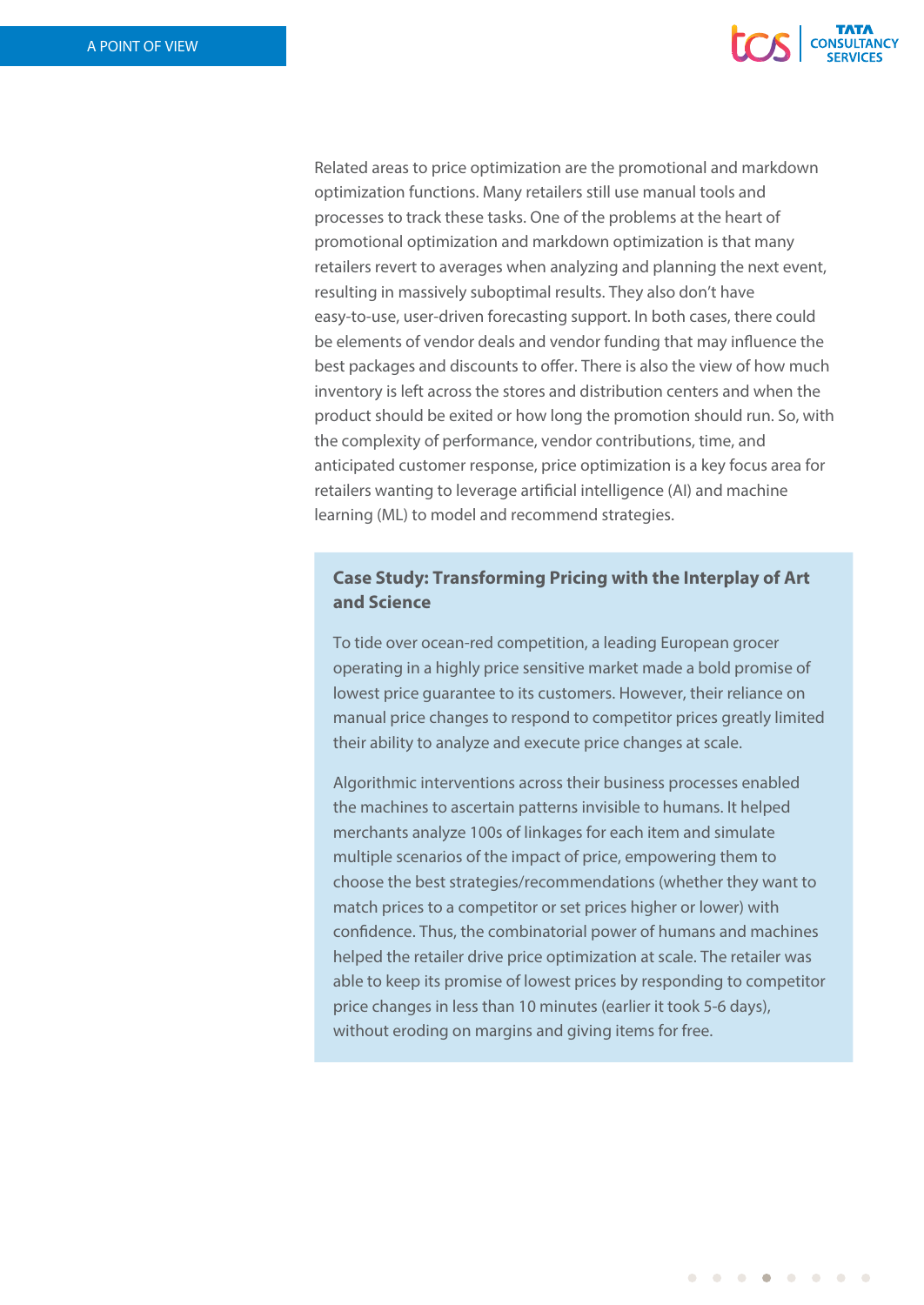



#### **Space Optimization**

Space optimization happens at many levels in most organizations. Typically, the first level is an optimization run that will help to decide fixture plans (freezers or gondolas). This run is often executed on square footage space to allocate the top-down view of a floor plan and is most applicable for new stores or remodeled stores. The next step is typically to optimize space within the department, letting the categories compete for linear space. Here, retailers are looking at how they should allocate space for maximizing shopper impact within the stores.

### **Case Study: Making Every Square Foot Count Using Intelligent Store Planning**

A leading US retailer was making huge investments every year to remodel thousands of stores, but still had to contend with a drop in store space productivity and losses in billions of dollars. Space planning was largely a manual process impacting lead times, causing plans to become outdated even before implementation. Further, planners often ignored the various dynamics in a specific trading area, resulting in non-localized layouts.

AI models such as deep neural networks, machine learning models, and classification algorithms were trained to unearth hidden patterns across the big data sets. The algorithms then used these insights and patterns to generate optimal space recommendations for over a million store-category combinations within a matter of seconds.

The interplay of art and science allowed the retailer to bring down the space planning lead times from nearly six months to a couple of weeks, ensuring that the stores reflect the latest customer trends and local market dynamics. The scale and speed offered by AI and modern architectures ensure that the plans are hyper-localized, taking into consideration the innumerable intricacies of a specific trading area such as attributes in a particular locale, supply considerations, vagaries of weather (particularly nonseasonal/outlier weather events), and market dynamics with the various competitors. Instead of having to focus on mundane pattern-recognition tasks, planners can now try upto eight times the number of strategies and layouts as compared to earlier. The space productivity gains were a significant 5-7%, given the capital locked up in the retailer's brick-and-mortar stores.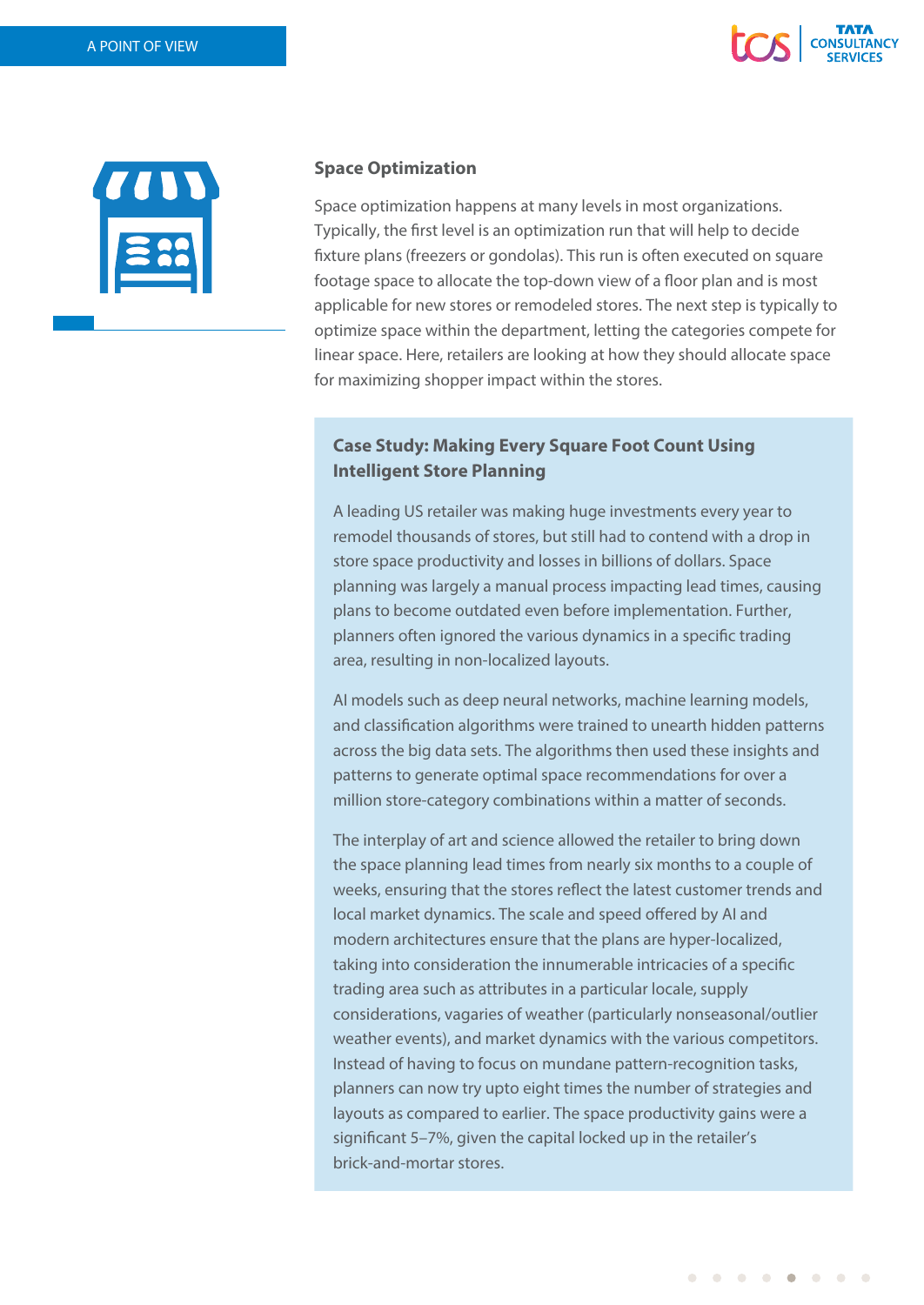



#### **Assortment Optimization**

Assortment optimization is arguably the most data-rich decision that a merchant must make. This decision combines all the datasets previously mentioned and will dictate how the total strategy reaches the customers. To make the best decision, a merchant needs a mechanism to weigh all the inputs to determine the most profitable, productive mix for each store or group of stores. Additionally, the merchant needs to apply visual and strategic constraints onto the optimization to help the algorithm produce an assortment that is shoppable and understandable by the customers. This can be a rule to ensure that the assortment includes items from the good-better-best brands, or a rule that there can only be large bags on the bottom shelves due to fixture weight capacity.



## The Merchant's Personalized View

While there are productivity and tool advancements in the areas of pricing, competitive pricing, assortment optimization, and even space optimization, these activities remain largely isolated within the reset calendar. If we go back to our cheese promotions example, we can see that if the questions raised are answered in isolation, they will only give a point-in-time answer. But, if looked at concurrently, a system can help recommend a more impactful and profitable strategy.

Personalization is not just for consumers; merchants want it too. In addition to the power of concurrent optimization, the digital merchant can also solve many of the process challenges arising from different business types and different styles of the merchants as individuals. For example, a meat buyer needs to analyze the category with variable weights, whereas a cereal buyer has a more consistent unit of measure for analysis. By putting all the capabilities in one place, a structured workflow can be established that not only satisfies the need to follow the reset calendar, but also ensures that there is consistency in the robustness of data and capabilities leveraged. Alongside the merchandising activities, having an intelligent workbench for the merchant also allows for better decisions and integrations with supply chain. Supply chain parameters such as replenishment frequency, picking multiples, and case packs can now be modeled and analyzed earlier in the process. The result is a more agile and nimble handshake between merchandising and the supply chain.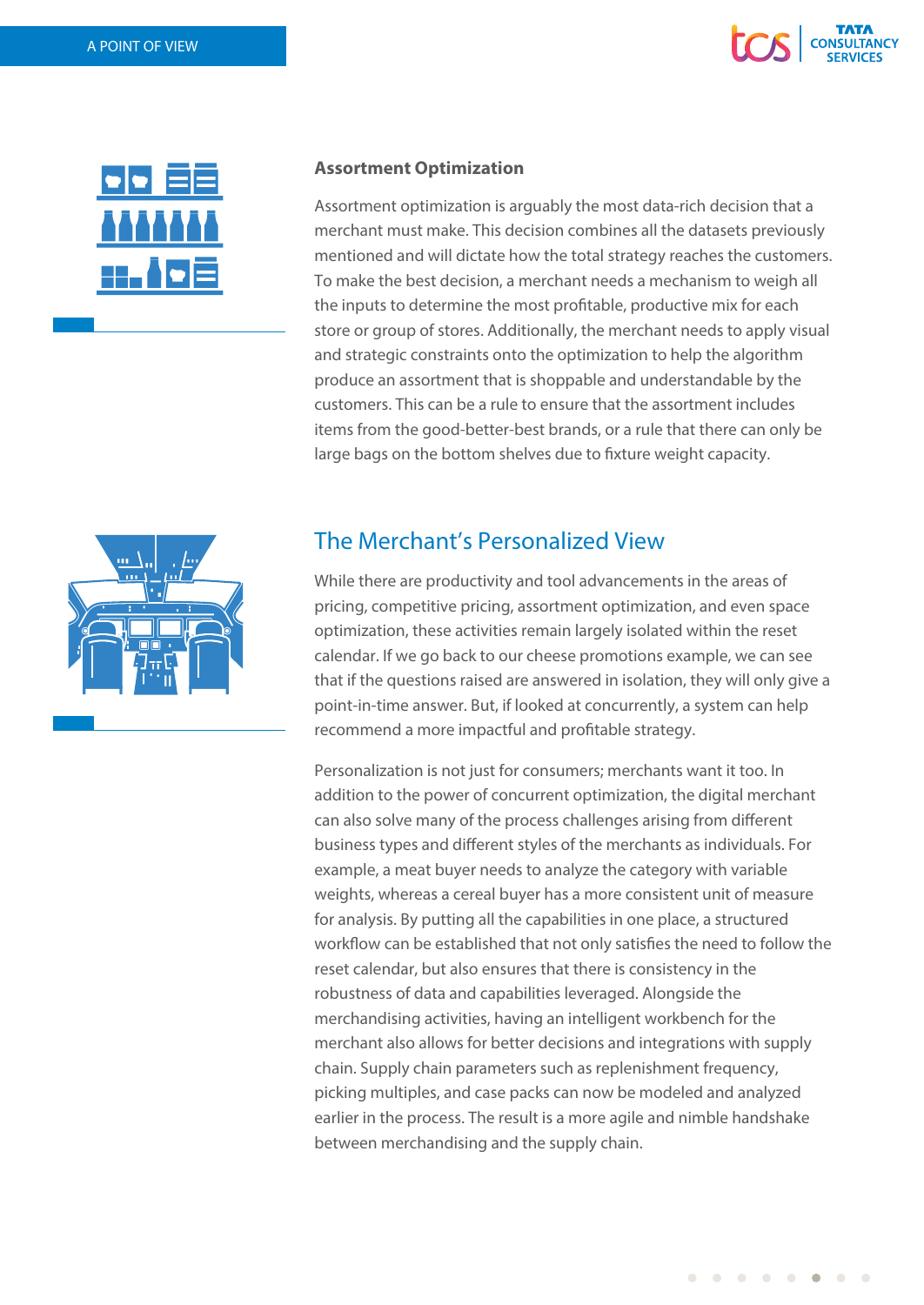



# Playing Intrapreneur and Storyteller

Today, merchants are not only intrapreneurs responsible for the growth and profitability of categories, but also aspiring storytellers. AI and digital technologies can simplify a merchant's life by helping them understand the preferences of each customer/household, which typically varies based on location, occasion, and environment. Additionally, AI learns and adjusts itself when customers start behaving differently. AI solutions that are not black box solutions help merchants to see the not so obvious relationships and derive interesting insights, helping them understand the rationale for the assortment mix and price points. This makes it easier for them to tell their category story of why and how items will drive traffic, complete baskets, and increase basket size for targeted customer segments.



**"Leveraging AI-based solutions is the only way to help teams pivot from execution to strategy."**

#### **Shankar Narayanan**

*President and Global Head of Retail, CPG, Travel & Hospitality, TCS*

## Conclusion

Retailers have a great opportunity ahead with the most valuable asset: commercial-intended consumer behavior data. They have the possibility to unlock exponential business value out of that data, with the final aim to convert them into effective omnichannel strategies that could boost benefits for every brand and every supplier, and create new business models and services.

"Algorithmic interventions will help merchants to become advanced strategists instead of data wranglers and pivot from execution to strategy. They can move away from traditional calendar-based category resets with AI and offer assortments aligned with market dynamics and shifting customer preferences," summarizes Shankar Narayanan, President and Global Head of Retail, CPG, Travel & Hospitality for TCS.